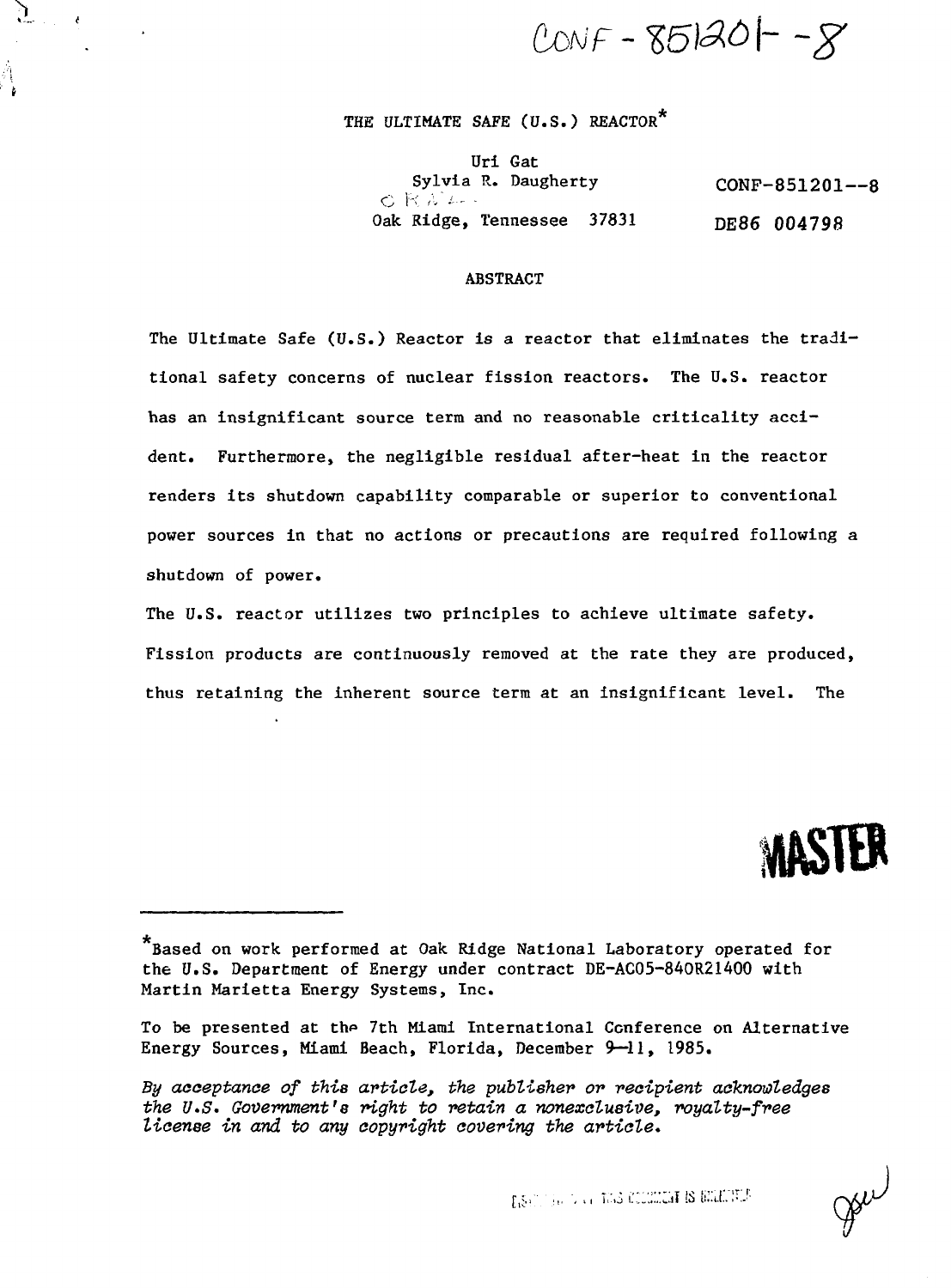reactor is operated with no excess criticality, hence no criticality accident is reasonably possible. The reactor is controlled safely by its negative temperature coefficient. The reactor maintains criticality by an internal breeding ratio that is trimmed to be exactly one. To facilitate the continuous fission product removal, The U.S. reactor requires a fluid fuel and on-line, continuous fuel processing. Molten salt fuel was selected for its well-known beneficial properties: low vapor pressure at high temperature; adequate solubility of uranium and thorium as fluorides; good compatibility with structural materials; absence of irradiation damage; high negative temperature coefficient and amply developed technology and experience.

The passive inherent safety features of The  $0.5$ . reactor make it a potentially very economical competitor with high reliability. Thus the reactor is a viable and attractive option for future energy generation.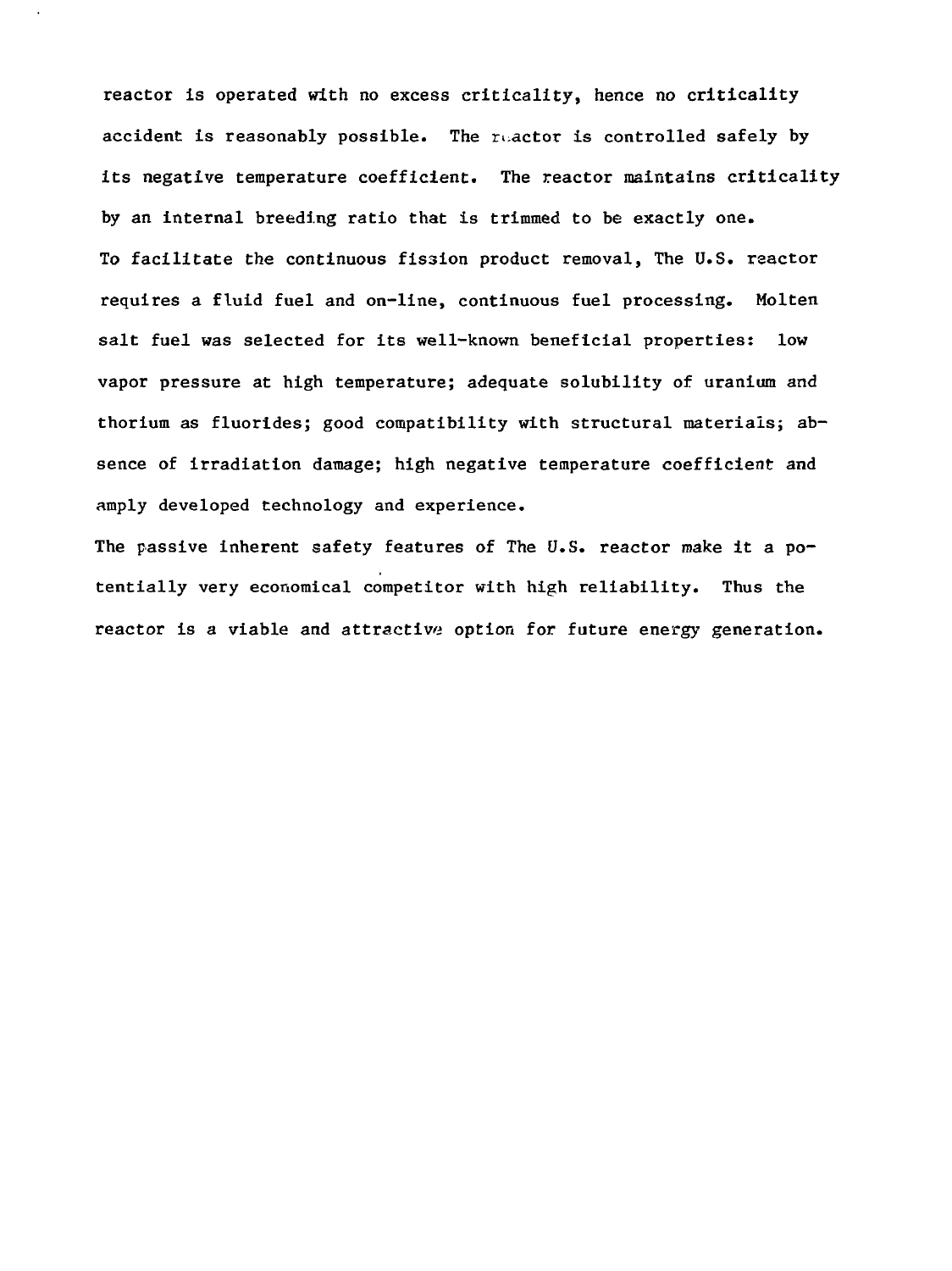# THE ULTIMATE SAFE (U.S.) REACTOR\*

Uri Gat, ORNL Sylvia R. Daugherty<sup> $a$ </sup>

## Introduction

The unique features of nuclear power generation stem from the utilization of nuclear fission as the energy source. With breeding, the nuclear option provides a long range cheap fuel. The fission process results, unavoidably, in radioactive fission products. These radioactive products constitute a health hazard if not contained. They also continue to generate energy after reactor shutdown regardless of any external circumstances. The possibility of this unabatable residual energy, or after-heat, dispersing the radioactivity, the so-called source term, is a major area of concern in nuclear reactors. Another area of concern is the possibility of unwanted and perhaps uncontrolled criticality or even supercriticality. There is also concern about proliferation of nuclear fuels that may lead to the production of weapons.

Based on work performed at Oak Ridge National Laboratory, operated for the U.S. Department of Energy under contract DE-AC05-84OR21400 with Martin Marietta Energy Systems, Inc.

 $a$ Presently a student at Virginia Polytechnic Institute and State University. The research was performed under appointment to the Student Research Participation Program administered by Oak Ridge Associated Universities for the U.S. Department of Energy.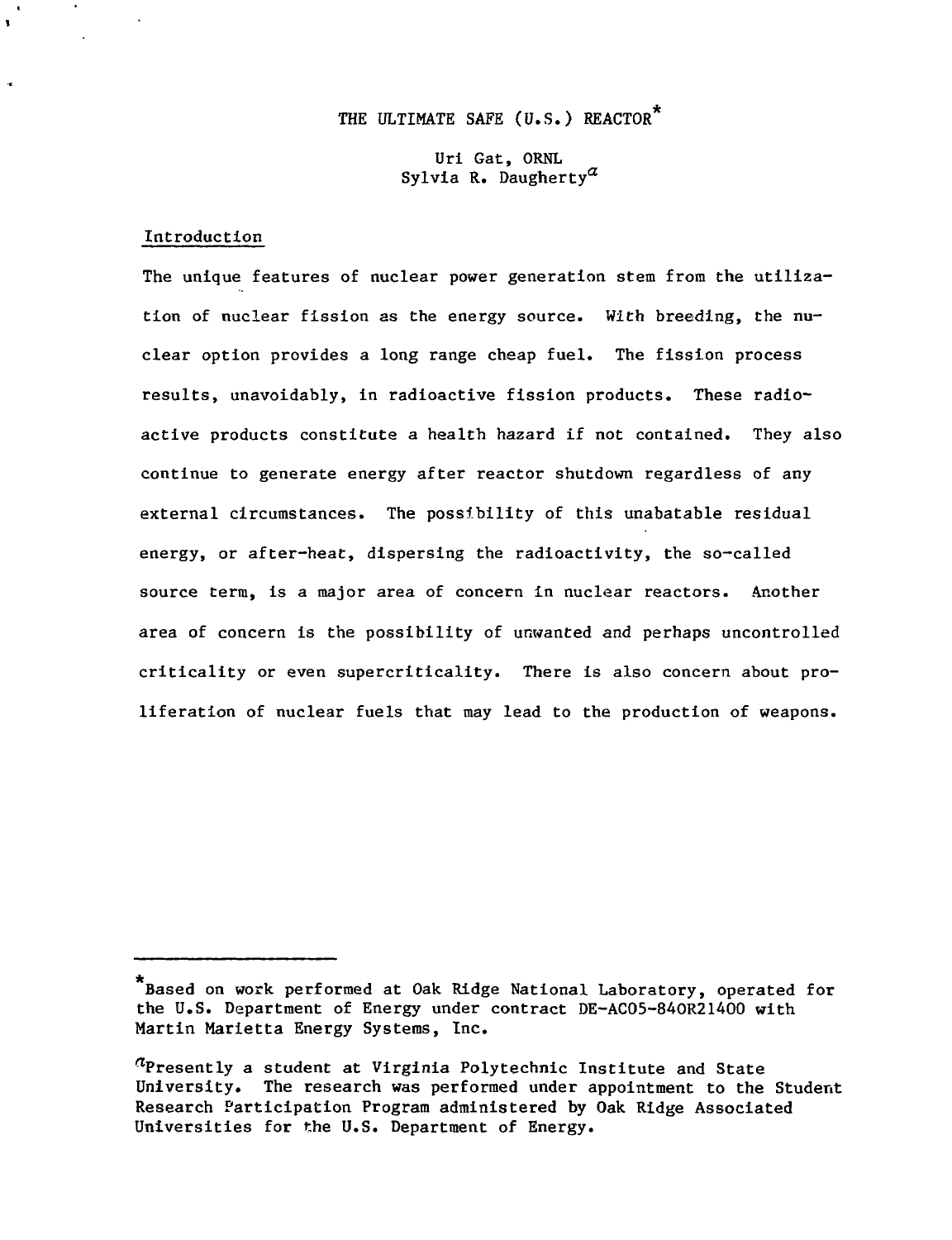Several studies [1-3] have determined that a prerequisite for the future viability of the nuclear option is a novel approach to safety. Safety must be provided by passive means, not subject to mechanical, electrical, or human failure or error. Furthermore, safety must not only assure the public health and safety but also the economic performance of nuclear plants. Thus a plant must be immune from even minor interruptions that may lead to decreased economic performance, let alone economic disaster, such as loss of investment.

Three basic approaches are possible to reduce or eliminate the source term [4], The most common one is to provide assured ("diverse and redundant") energy removal systems that will disperse any after-heat, not allowing temperatures to reach a level that could lead to damaging the core and releasing any fission products. Most existing power reactors rely on various forms of active auxiliary and emergency core cooling mechanisms and systems to provide this core cooling, in the event that the regular heat removal system fails. These systems require reliance on their active operation, which is subject to failure, however remote and unlikely. A second method is to contain the residual energy in a way that will assure no damage for adequately long periods. The best known concept relying on this principle is the PIUS reactor [5,6] utilizing a huge reservoir of water to absorb the after-heat. The third principle, utilized by The U.S. Reactor, is to continuously remove fission products from the reactor so no accumulation of hazardous radioactivity is possible. There are various advantages to this method. Removal of the radioactive fission products also removes the decay heat source, thus not only is the hazardous material removed from the reactor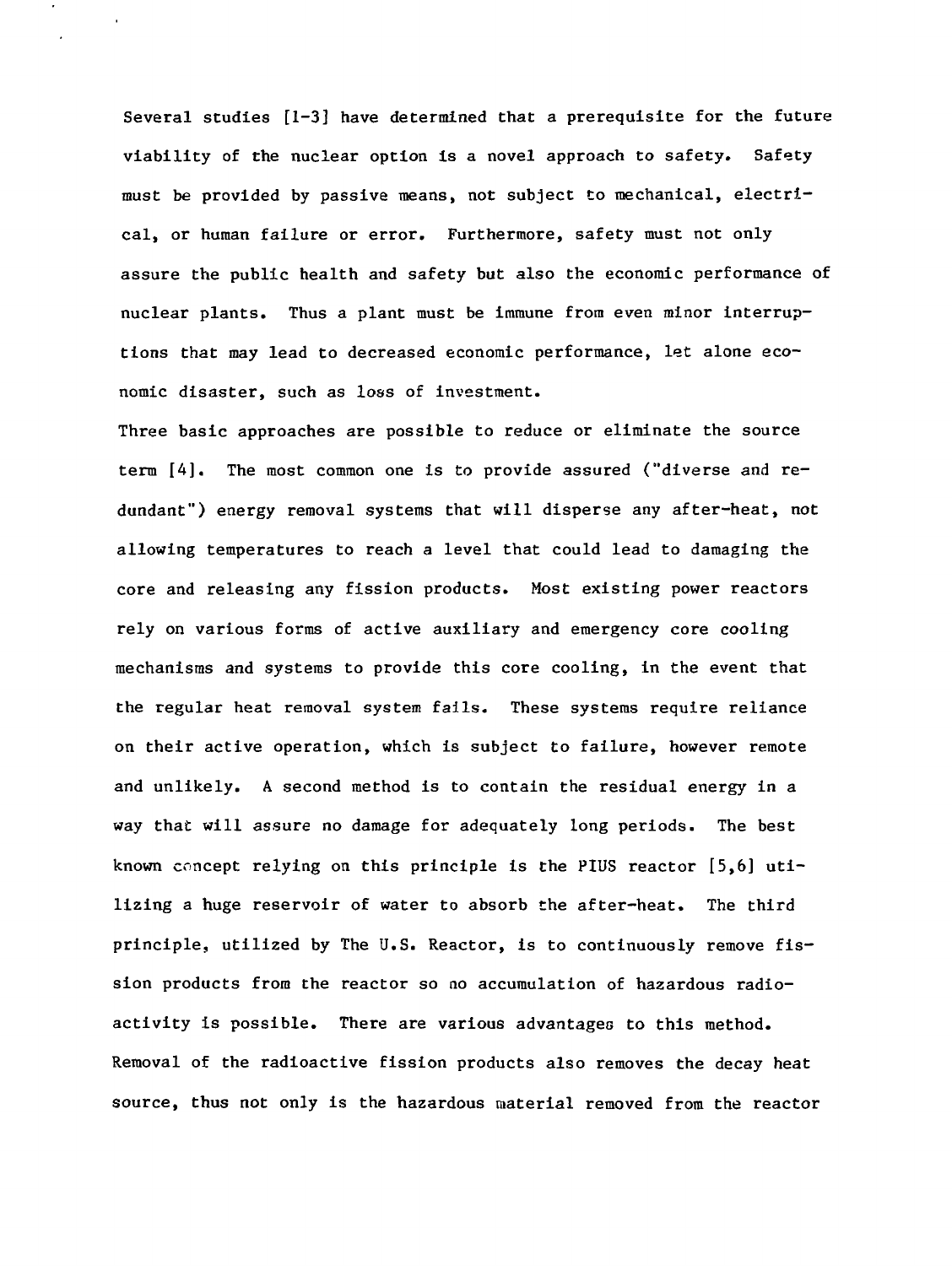but also the energy source that may lead to the dispersal of the radioactivity is no longer in the reactor. Further, this safety provision is inherently and totally passive and not subject to failure under any circumstances.

Control of criticality is usually accomplished by inherent physical properties design. Most commonly a negative temperature reactivity coefficient will render the core subcritical upon a power excursion. This is usually supplemented by active and passive control employing various forms of neutron poisons. One of the most effective passive and absolute means to avoid supercriticality is to eliminate any excess criticality, and any active control of criticality that could be misused. In power reactors this requires continuous replenishing of the consumed fuel.

To avoid proliferation and diversion of fuel, safeguards and controls are used. Reducing or eliminating the handling, manipulation, and above all the shipment of fuel are major contributing factors to avert proliferation and diversion. A condition for no fuel shipments is a self sustaining reactor. That is a reactor that exactly replaces its fuel through the breeding process with no excess fuel bred. A reactor that is inherently safe, relying on passive means, has the potential for being economically very competitive. Many of the perils of reactors are related to safety and its assurance. The design must include diverse and redundant means, the purpose of which is to assure the safety. The licensing process is cumbersome and costly to assure beyond reasonable doubt that safety is adequate. Construction must be quality assured, inspected, and is constantly subject to modification to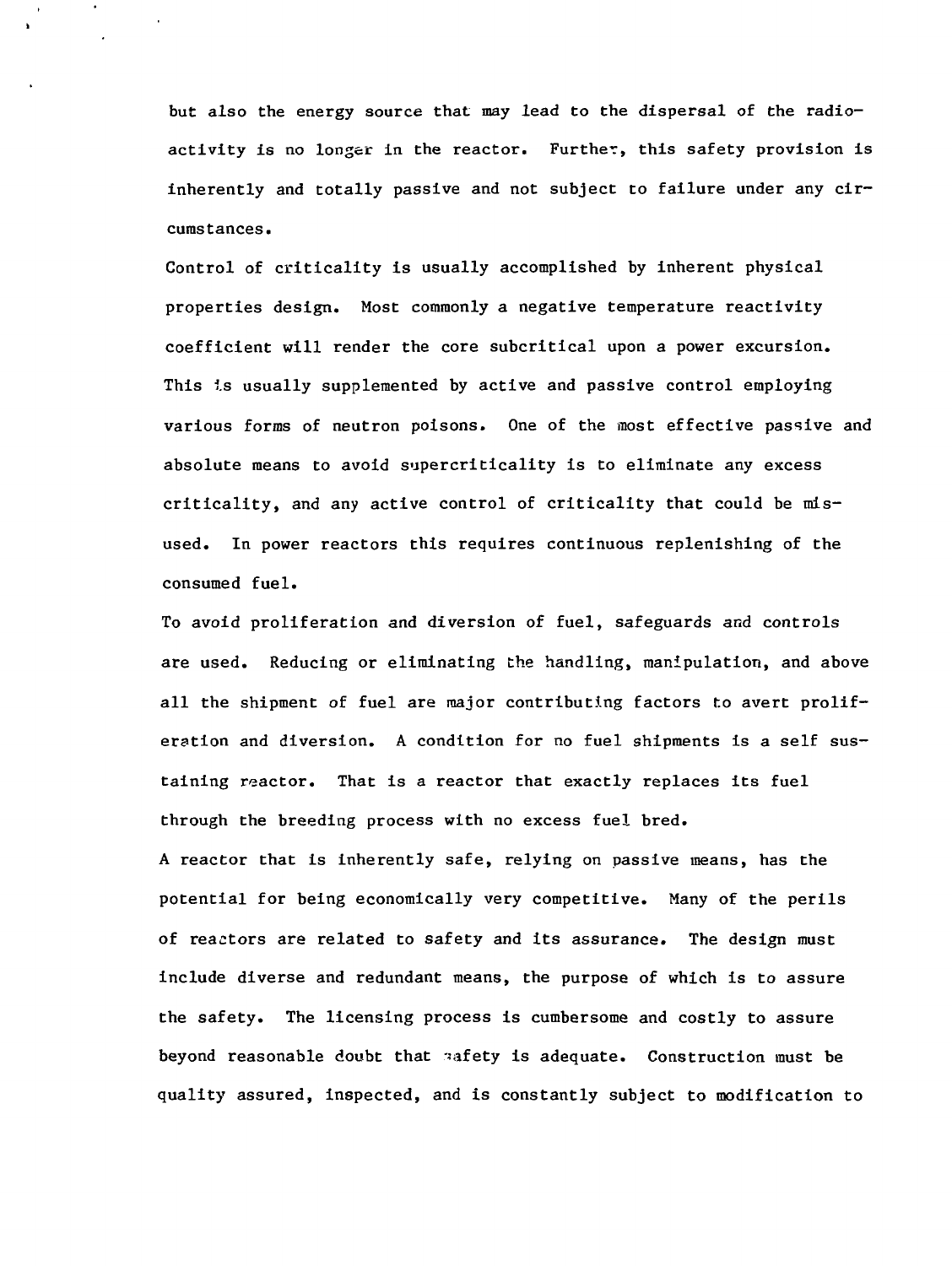ascertain safety, often causing costly delays and changes. Finally, operation is controlled first and foremost by safety, often interfering with smooth continuous operation. Inability to completely shut down the reactor in a short time often requires precautionary power reduction or shutdown. A reactor that is subject to common industrial hazards but not to specific nuclear hazards can significantly reduce or even eliminate most of these economical adverse factors and thus become economically very competitive and reliable.

#### The U.S. Reactor Principle

The Ultimate Safe Reactor is a reactor that responds to contemporary requirements of inherent passive safety and is economically competitive by implementing this novel safety approach to the extent Chat the resulting simplified and/or reduced design, capital investment, construction, licensing, reliability, and operation make it extremely economically competitive.

To arrive at this ultimate safety, The U.S. Reactor is utilizing two techniques. The first is continuous removal of fission products and the filed refursions in the the second is exact rep<del>lacement</del> by breeding of consumed fuel. The contin-J J A  $\mathbf{u}$  removal of fission products is done at the rate theorem at the rate theorem at the rate they are produced.  $\mathbf{f}$  of fission products is held such that the source term that the source term that the source term that the source term that the source term that the source term that the source term that the source term that the so is rendered insignificant. A low level fission product reactor has been proposed before [7], however, reducing the level to an insignificant source term is unique to The U.S. Reactor. The reduction of the fission products to an insignificant source term also reduces the after-heat, in the case of the U.S. Reactor, to such a low residual level that the core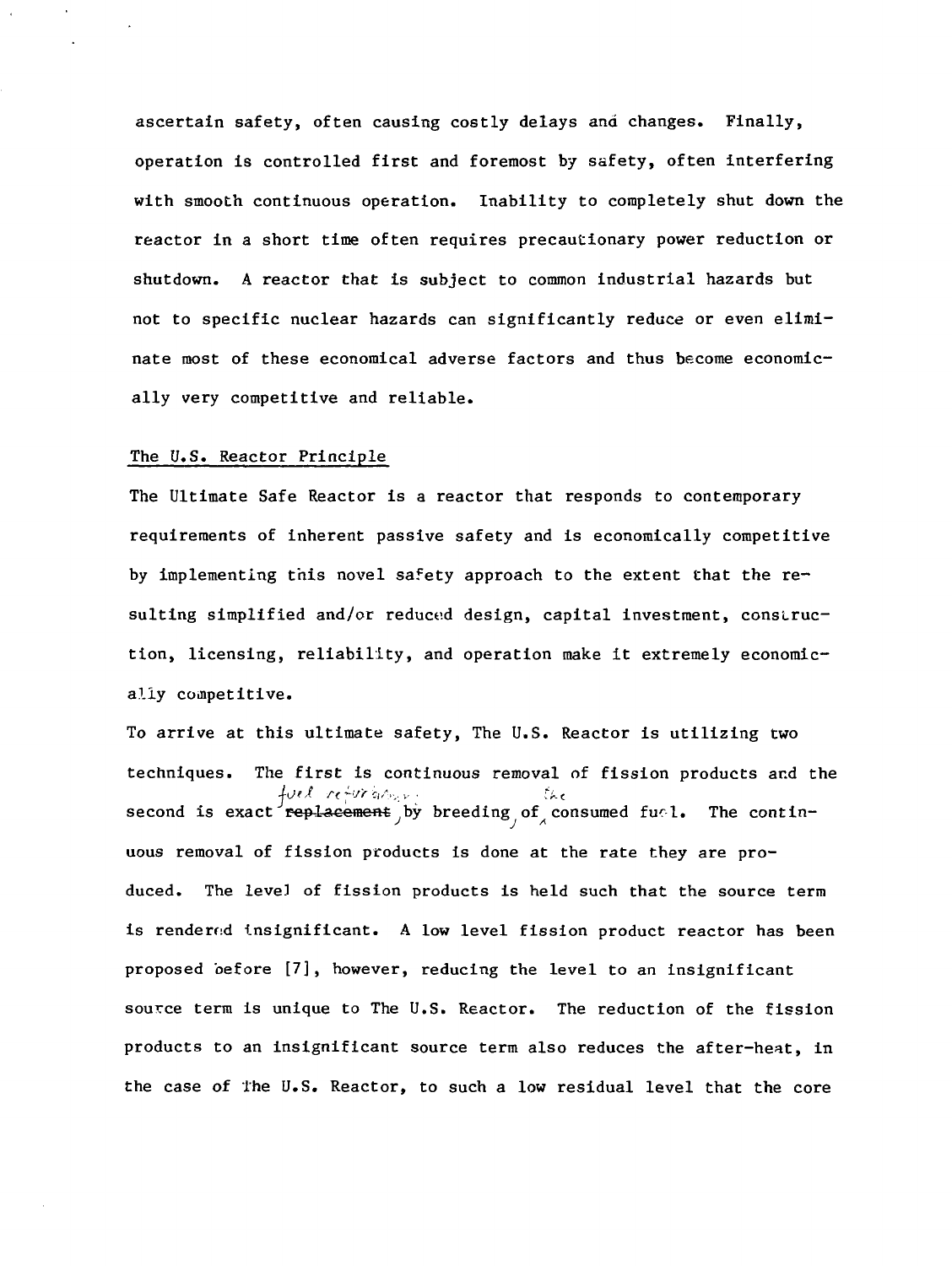will not exceed the design temperature level. No special means are necessary to accomplish this feature. Thus the source term loses its sting and the driving force simultaneously.

The constant continuous breeding and replenishing of fuel at the exact consumption rate accomplishes several advantages. No fuel shipments to or from the reactor are necessary, only fertile material is shipped to the reactor. In combination with the low and constant fission product level, no excess criticality is needed or used. Thus a criticality accident cannot occur during operation. No mechanical or burnable poison controls are used and no operation error is possible. Power following is achieved solely by an inherent temperature coefficient. A special shutdown feature is described later.

The U.S. Reactor can utilize the thorium-uranium-233 fuel cycle. In this fuel cycle the hard activity and the "denaturing" features of uranium-232 and its daughter products provide a further deterrent to proliferation and diversion.

#### Design Options

To facilitate the continuous removal of fission products, a fluid fuel [8] that can be readily circulated through a processing facility was chosen. Of the three common options — liquid-metal; aqueous; and molten salt — molten salt Is elected. Molten salt is a well developed technology with many advantageous properties [9-12]. The molten salt enables the breeding ratio of one, needed for The U.S. Reactor, and has a developed and tried processing scheme [13,14], Many versions of molten salt reactors are proposed [7-9, 15-18], Molten salt reactors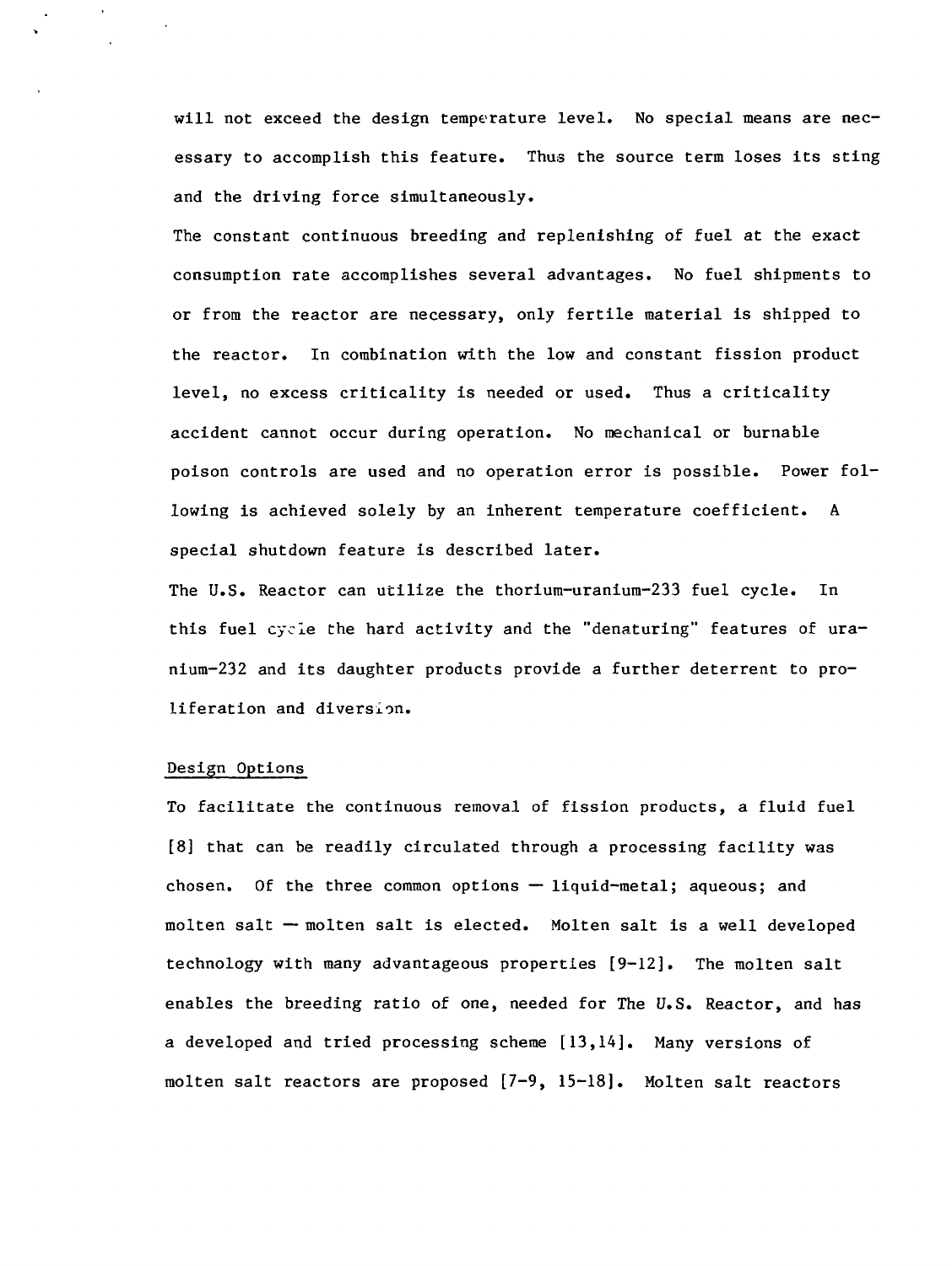per se are already recognised as having the least environmental effect of several included in a Battelle Columbus Laboratory study [19].

Molten salt reactors have the advantage of [8,12,20]

- High negative temperature coefficient,
- Lack of irradiation damage,
- Avoidance of fuel element fabrication,
- Continuous on-line fuel processing and refueling,
- Low vapor pressure to high temperatures,
- Adequate solubility of uranium and thorium (as fluorides), and
- Good compatibility with structural materials.

Design parameters for this initial concept were chosen based on information availability and design simplicity. No optimization was attempted nor are the selections complete or necessarily mutually compatible. Specifically, no criticality or breeding calculations were done, and fuel composition adjustments are necessary. There is no dedicated moderator. Thus the neutron spectrum is harder than for a comparativethermal reactor. This enhances the breeding but will require a higher fuel concentration than shown for criticality.

The primary salt and secondary salt, a heat transfer salt, and their properties are decailed in Table 1. The external cooling option was chosen for the design simplicity requirement. The reactor core, primary heat exchanger, and pipes are made of Hastelloy N. Thermal and physical properties of Hastelloy N are given in Table 2.

A schematic diagram of The U.S. Reactor is shown in Fig. 1. The reactor is cooled externally by circulating the reactor fluid through the primary heat exchanger. External cooling was chosen to avoid structure in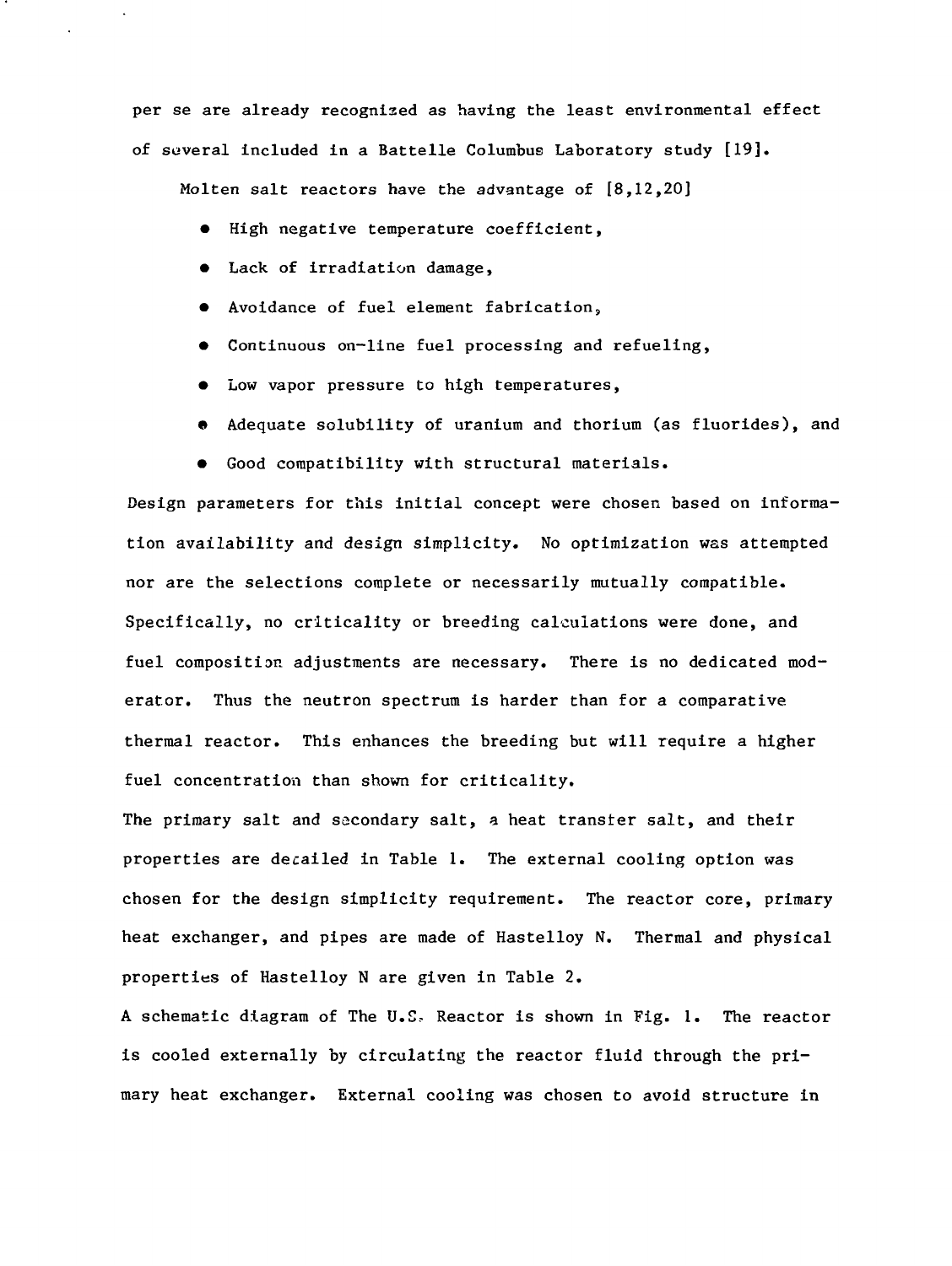the core and to keep the system simple. With external cooling and no moderator, the core contains only the fuel salt.

 $\ddot{\phantom{1}}$ 

The secondary salt circulates through the shell side of the primary heat exchanger and the steam generator. The turbo-generator plane is conventional and produces a gross of 625 MW(e). 50 MW is the assumed required plant load, therefore the net electric production is 575 MW; for a net efficiency of 40%.

|                                  | Primary<br>salt                                   | Secondary<br>salt         |
|----------------------------------|---------------------------------------------------|---------------------------|
| Components                       | $Lif-Befg-ThF4-UF4$                               | $N$ a $Br_4$ -Na $F$      |
| Mole %                           | $71.6 - 16 - 12 - 0.4$                            | $92 - 8$                  |
| Molecular mass                   | 64                                                | 104                       |
| Melting temperature, °C          | 499                                               | 385                       |
| Density, $kg/m3$                 | 3500 (at $5'$ <sup>o</sup> °C)<br>3300 (at 700°C) | 1900 (at $530^{\circ}$ C) |
| Viscosity, MPa.s                 | 7 (at $700^{\circ}$ C)                            | 1 (at $482^{\circ}$ C)    |
| Thermal conductivity, $W/(m*K)$  | 1.3                                               | 0.47                      |
| Heat capacity, $kJ/(kg \cdot K)$ | 1.34                                              | 1.51                      |
| Total volume, $m3$               | 37                                                |                           |
| Total mass, kg                   | $1.3 \times 10^5$                                 |                           |
| Total mass uranium, kg           | $1.9 \times 10^{3}$                               |                           |
|                                  |                                                   |                           |

Table 1. Physical Properties of Primary and Secondary Salt [17,21]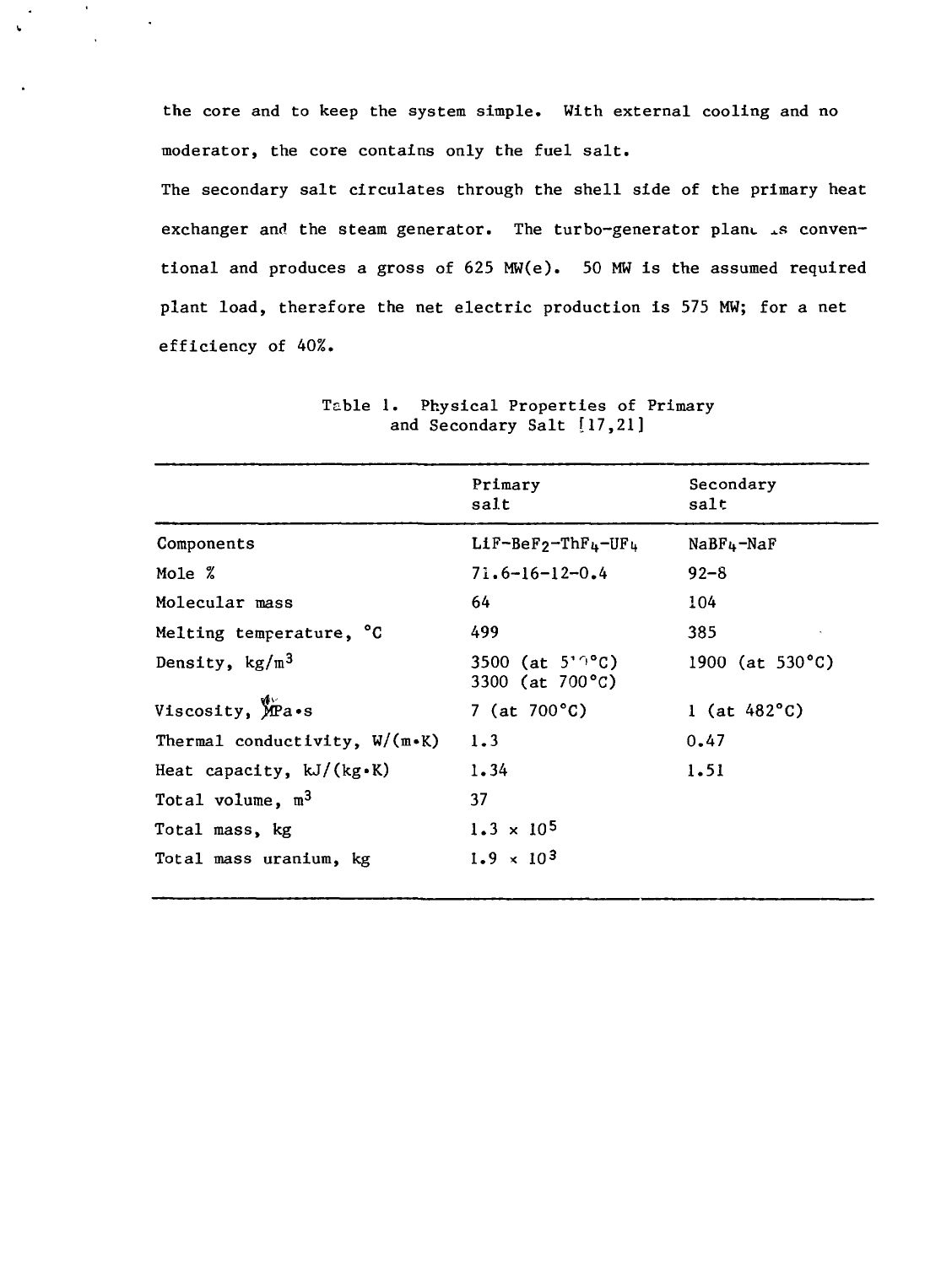Table 2. Physical Properties of Hastelloy N [21]

| Density, $kg/m3$                                 | 8850 |
|--------------------------------------------------|------|
| Thermal conductivity, $W/(m \cdot K)$            | 22   |
| Specific heat, $kJ/(kg-K)$                       | 410  |
| Melting temperature, <sup>°</sup> C              | 1371 |
| Maximum allowable temperature in this design, °C | 750. |

The 50 MW consumed in the plant were estimated as 25 MW to operate pumps and other auxiliaries and 25 MW used in the processing plant. A side stream of fuel circulates from the reactor to the processing plant where the fission products are removed. The U.S. Reactor is designed to be poisoned to a subcritical condition unless the fission products are removed. There is no excess criticality in the core to overcome poisoning due to fission product buildup. The conversion/breeding ratio of the U.S. reactor is exactly one.

The insignificant source term in the core renders a conventional containment unnecessary. Also, the heat exchanger need not comply with any stringent safety requirements, nor is there need for any means of afterheat removal, since the core contains only a negligible amount of afterheat. Furthermore, shutdown of the reactor is accomplished by dumping the fuel into storage vessels solely designed for that purpose and incorporating all the needed safety measures.

## Reactor Core

The core of The U.S. Reactor is a simple cylindrical structure, made of Hastelloy N with a single fluid, externally cooled. The core diameter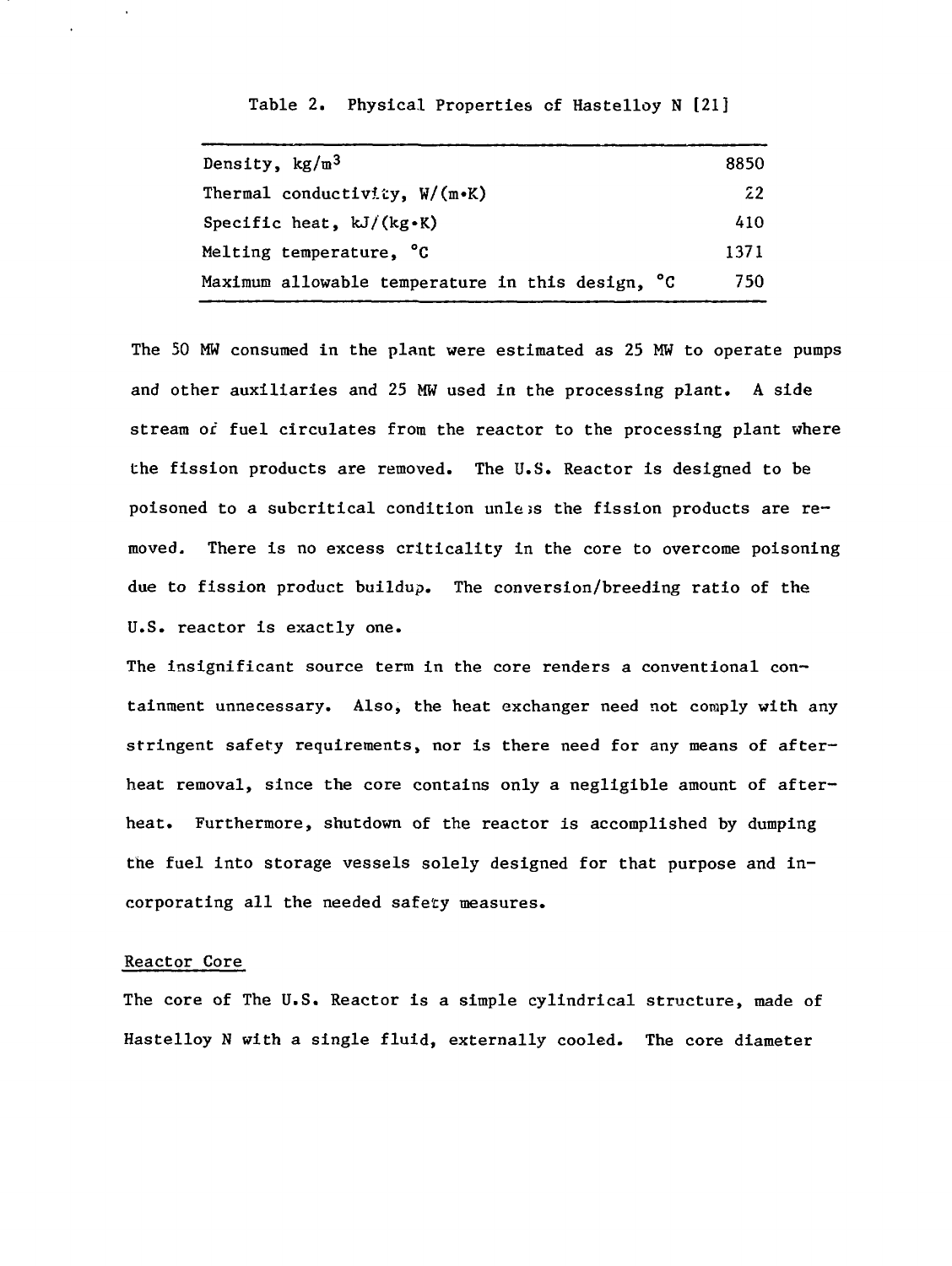and height  $are 2.6$  m and  $2.7$  m, respectively. The core dimensions presented here are based on thermodynamic calculations. Criticality is achieved by adjusting the fuel concentration as needed to achieve criticality at these dimensions, however, the necessary fuel concentration was not calculated for this design and was chosen for availability of physical properties. Power density was arbitrarily chosen to be 100  $MW/m<sup>3</sup>$  in the core.

For the net electrical output of 575 MW, the reactor thermal power is 1420 MW. Fuel salt enters at the bottom of the core at 510°C and exits from the top at  $700^{\circ}$ C. Flowing at 5.6 Mg/s, the fuel passes through the core in 8.3 seconds. Figure 2 shows a schematic diagram of the reactor core, and Table 3 gives important characteristics related to the core.

| Thermal duty, MW                      | 1420 |
|---------------------------------------|------|
| Mass flowrate, Mg/s                   | 5.6  |
| Volume flowrate, $m^3/s$              | 1.7  |
| Inlet temperature, °C                 | 510  |
| Outlet temperature, °C                | 700  |
| Power density, MW/m <sup>3</sup>      | 100  |
| Core volume, $m3$                     | 14.2 |
| Core inner diameter, m                | 2.6  |
| Core height, $m$                      | 2.7  |
| Time for salt to pass through core, s | 8.3  |
| Salt velocity in core, m/s            | 0.33 |
| Conversion/Breeding ratio             |      |

Table 3. Important Characteristics of The U.S. Reactor Core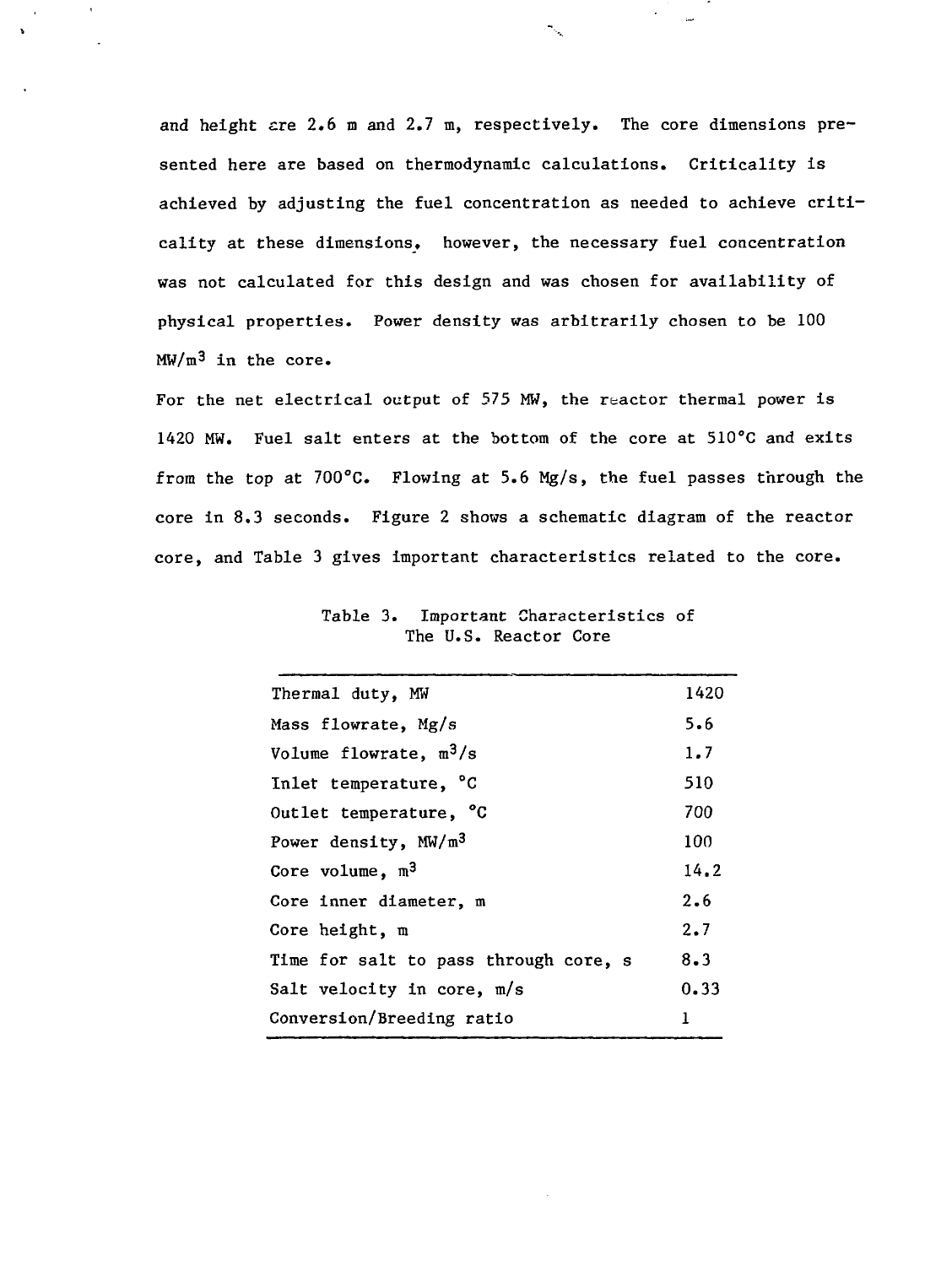#### Primary Heat Exchanger

After exiting the reactor core, the fuel salt passes through the primary heat exchanger. The heat exchanger consists of three shell and tube heat exchangers in series. Each is made of Hastelloy N and contains 1736 tubes. The fuel salt flows slightly downhill (3°) through the tubes so the system is drainable. The secondary salt flows counterflow through the shell side. The heat transfer salt enters at 400°C, leaves at  $617^{\circ}$ C, and has a mass flowrate of 4.3 Mg/s. The log mean temperature difference is 96 K, and the overall heat transfer coefficient is 5400  $W/(m^2 \cdot K)$ . A primary salt flow velocity of 3 m/s was chosen, resulting in the 1736 tubes of inner radius 10  $mm$  and a total length of 25  $m$  per tube. To provide reasonable tube lengths, the heat exchanger was divided into three parts with a length of 8.4 m each. Although subdividing the unit increases entrance and exit losses, it provides flexibility in arranging the equipment and has the additional advantage of providing smaller modular units for easier and simpler manufacturing and maintenance. With a vertical spacing of 0.2 m between the units, the total height of the heat exchanger arrangement is about 4.7 m. The storage tanks are designed to guarantee subcriticality under all circumstances and adequate cooling by natural convection. A freeze valve is under consideration for the dumping valve for additional inherent passive safety.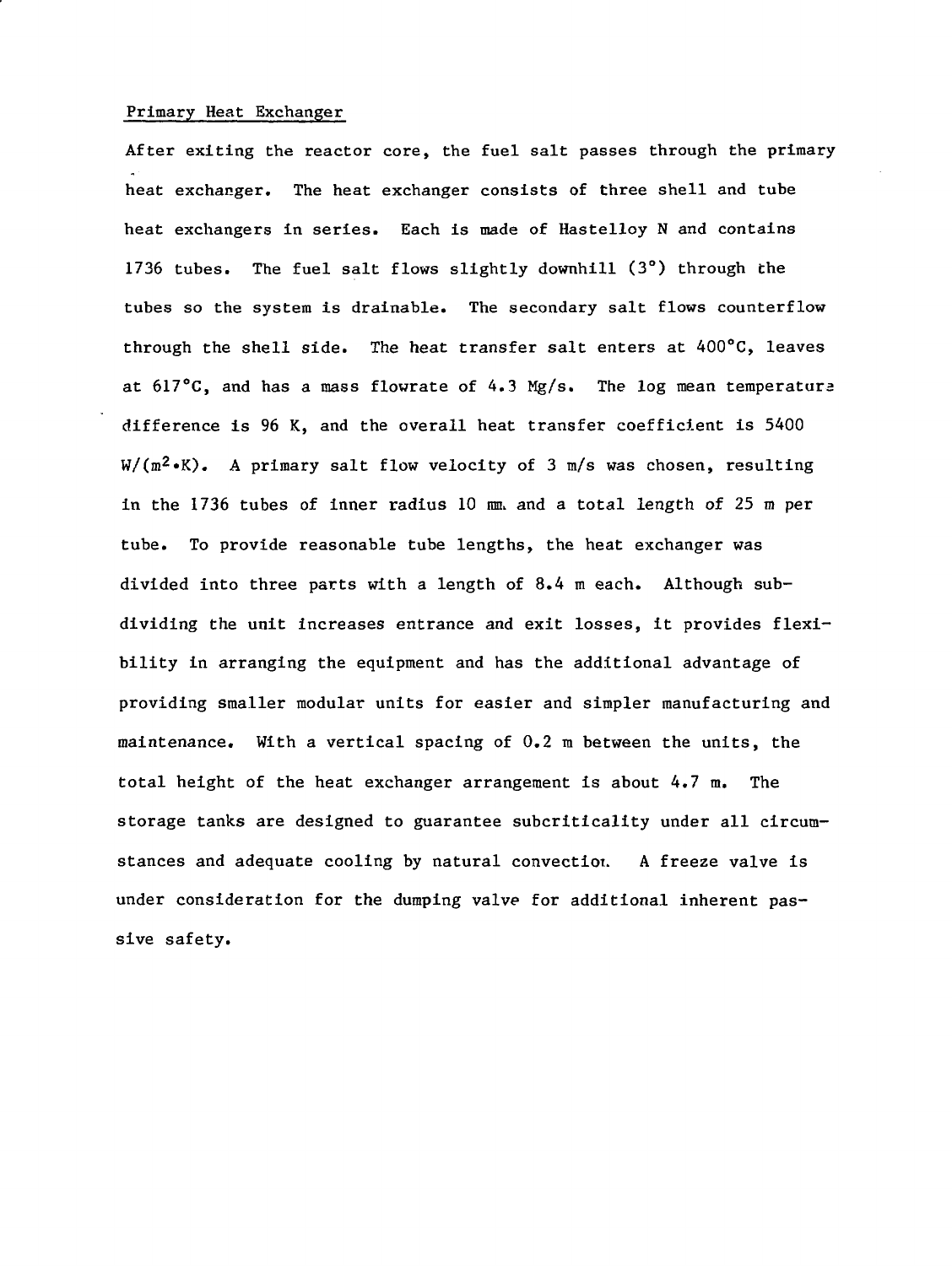|                                  | Tube side              | Shell side            |
|----------------------------------|------------------------|-----------------------|
| Fluid                            | Primary (fuel)<br>salt | Heat transfer<br>salt |
| Inlet temperature, °C            | 700                    | 400                   |
| Outlet temperature, °C           | 510                    | 617                   |
| Mass flow rate, Mg/s             | 5.6                    | 4.3                   |
| Average density, $Mg/m^3$        | 3.4                    | 1.9                   |
| Volume flow rate, $m^3/s$        | i.6                    | 2.3                   |
| Velocity, m/s                    | 3.0                    |                       |
| Reynolds number                  | $2.9 \times 10^{4}$    | $1.4 \times 10^5$     |
| Pressure drop, kPa               | 150                    |                       |
| Inner diameter, mm               | 20                     | 1400                  |
| Wall thickness, mm               | 1                      | 60                    |
| Cross sectional flow area, $cm2$ | $3.1$ (per tube)       | 3400                  |
| Number of tubes                  | 1736                   |                       |
| Heat transfer area, $m^2$        | 2740                   |                       |
| Tube length, m                   | 8.4                    |                       |
| Heat flux, $MW/m^2$              | 0.52                   |                       |

## Table 4. Primary Heat Exchanger Data

## Processing

 $\lambda_{\rm s}^{\rm th}$ 

 $\frac{1}{2} \Delta \phi$ 

The required rate of processing for The U.S. Reactor was estimated [22] assuming, very conservatively, that the entire inventory of the reactor will reach the site boundary six hours after reactor shutdown. The fission yields were based on an LWR ORIGEN code calculation. The resulting exposure was held to less than 0.15 Sv using published dose conversion factors [23]. The fission products were grouped in three groups. A total removal of the respective group elements in the processing was assumed. The three groups required a removal cycle time of one hour, three hours, and six hours. The one hour processing group includes Kr,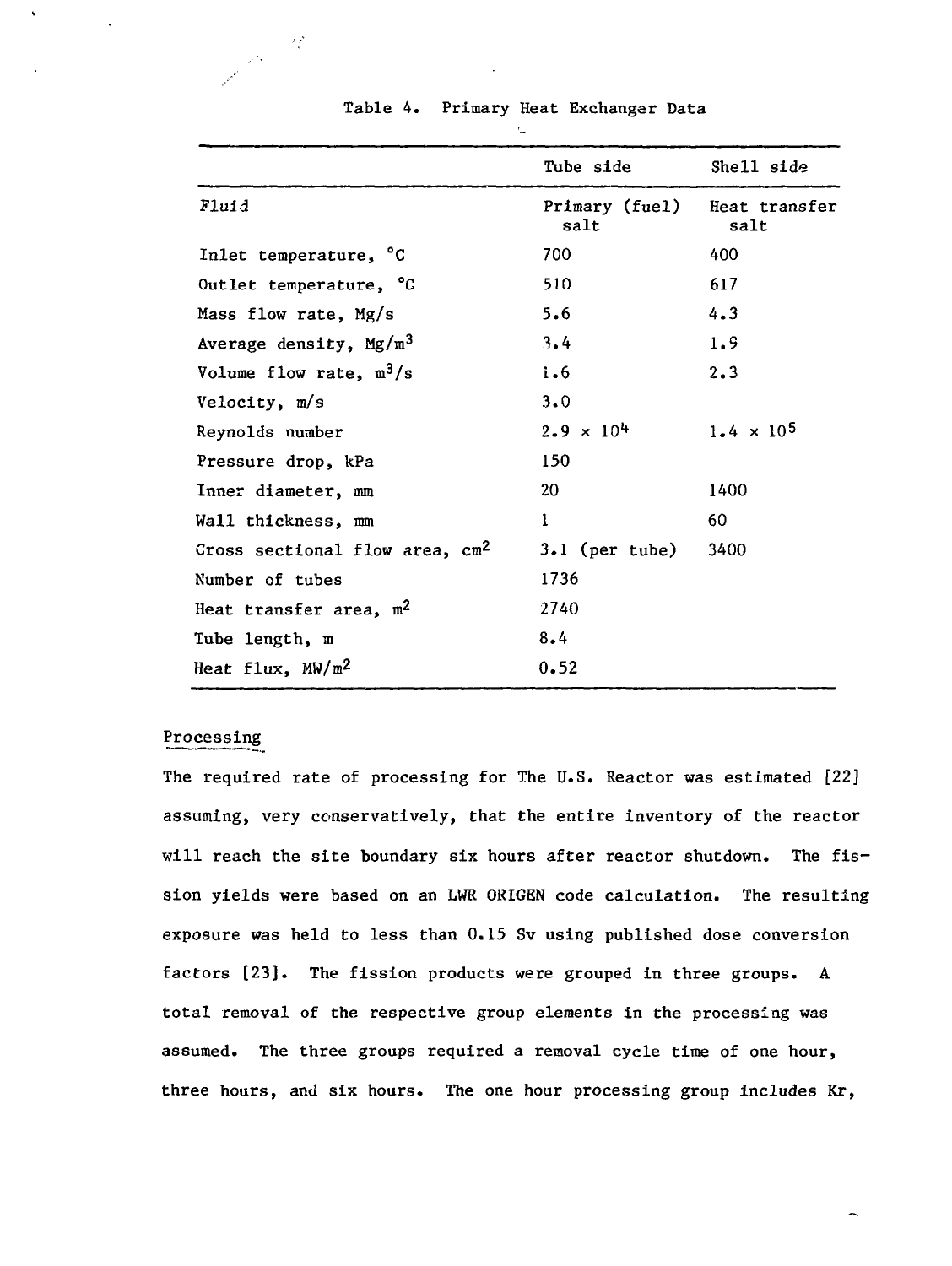$Sr.$  Nb. I. and La. A one hour cycle time for processing the 'uel volume is assumed. That means that the three and six hour group elements do not have to be removed' completely in processing. The processing rate has to be doubled if the removal efficiency is reduced to 0.5. To process the 37  $m^3$  of molten salt in one hour requires a flow rate of about 10 L/s. At a flow velocity of 1.3 m/s a pipe diameter of 100 mm (4 in.) is needed for the processing plant supply and return lines. Slower flows in reactors and extractors require correspondingly larger flow cross-sections.

#### Waste

The reactor produces about 1.7 kg of fission products per day, at  $1.2$ kg/GWd. The fission products contain most of the radioactivity and a considerable amount of after-heat. There are two major groups of fission products. The gaseous and highly volatiles are collected in bottles, and the other fission products are collected in suitable containers. Fission products may be mixed and diluted with matrix salt or other fixing and stabilizing components as desired.

The storage and shipping containers are totally independent of any reactor considerations. These containers are designed in size so that they contain the desirable quantity that is acceptable from a hazard point of view. The shape of these containers is designed so that they provide the desired level of passive safety to contain the materials and to assure they do not exceed temperature limitations even under the most adverse conditions. Containers are shipped to a waste repository site at frequency and quantity dictated by safety.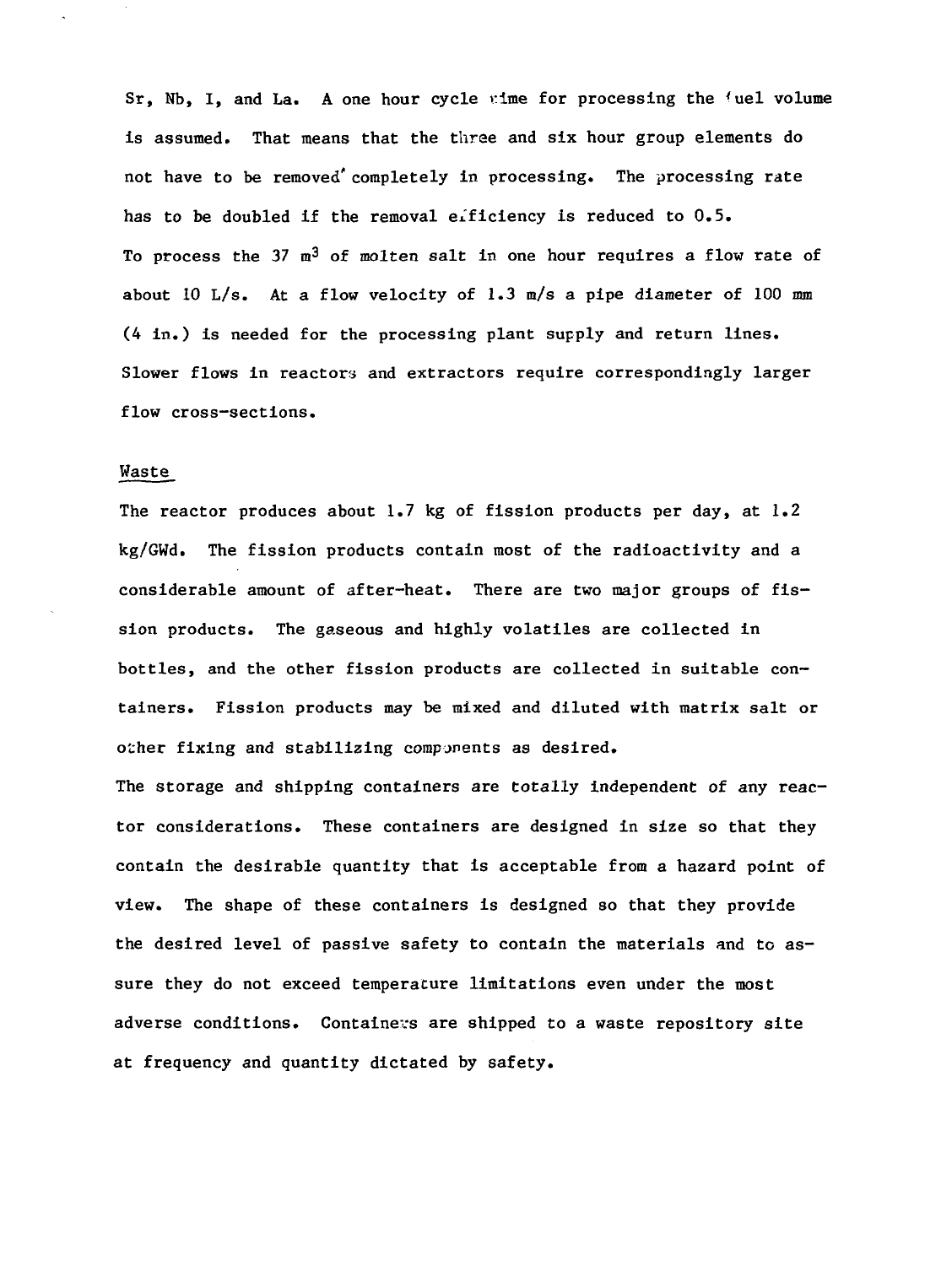## Summary

The U.S. Reactor utilizes a novel form of passive safety that eliminates the hazard rather than prevent or mitigate the consequences. This passive inherent type safety is complete and absolute and can not be tampered with. There are two major features that provide this safety. Fission products are removed continuously so that the level of radioactivity in the core is of no significant health hazard. This simultaneously reduces the after-heat and removes the driving force of the source term. The core sustains its fuel level for exact criticality and there is no excess criticality for a supercriticallty hazard. The fuel self-sustaining core also eliminates fuel shipments, which is a deterrent to diversion and proliferation. The uranium-233 with some uranium-232 in it is a further deterrent to misuse of the fuel. This makes The U.S. Reactor very suitable for deployment with very few restrictions and a minimum of precautions.

The U.S. Reactor is utilizing the molten salt technology, which is already endowed with many important safety features. These safety features include negative reactivity temperature coefficient, lack of irradiation damage, avoidance of fuel element fabrication or handling, low pressures at high temperatures, good compatibility with structural materials, and the ability for a quick dump, or transfer, of the fuel to safe storage. The lack of fuel elements and elaborate control and safety devices result in very simple and transparent designs which enhance the economy. The simple designs make the size of the reactor very flexible and facilitate modular construction. The relatively small components can be shop-fabricated and easily shipped to any site.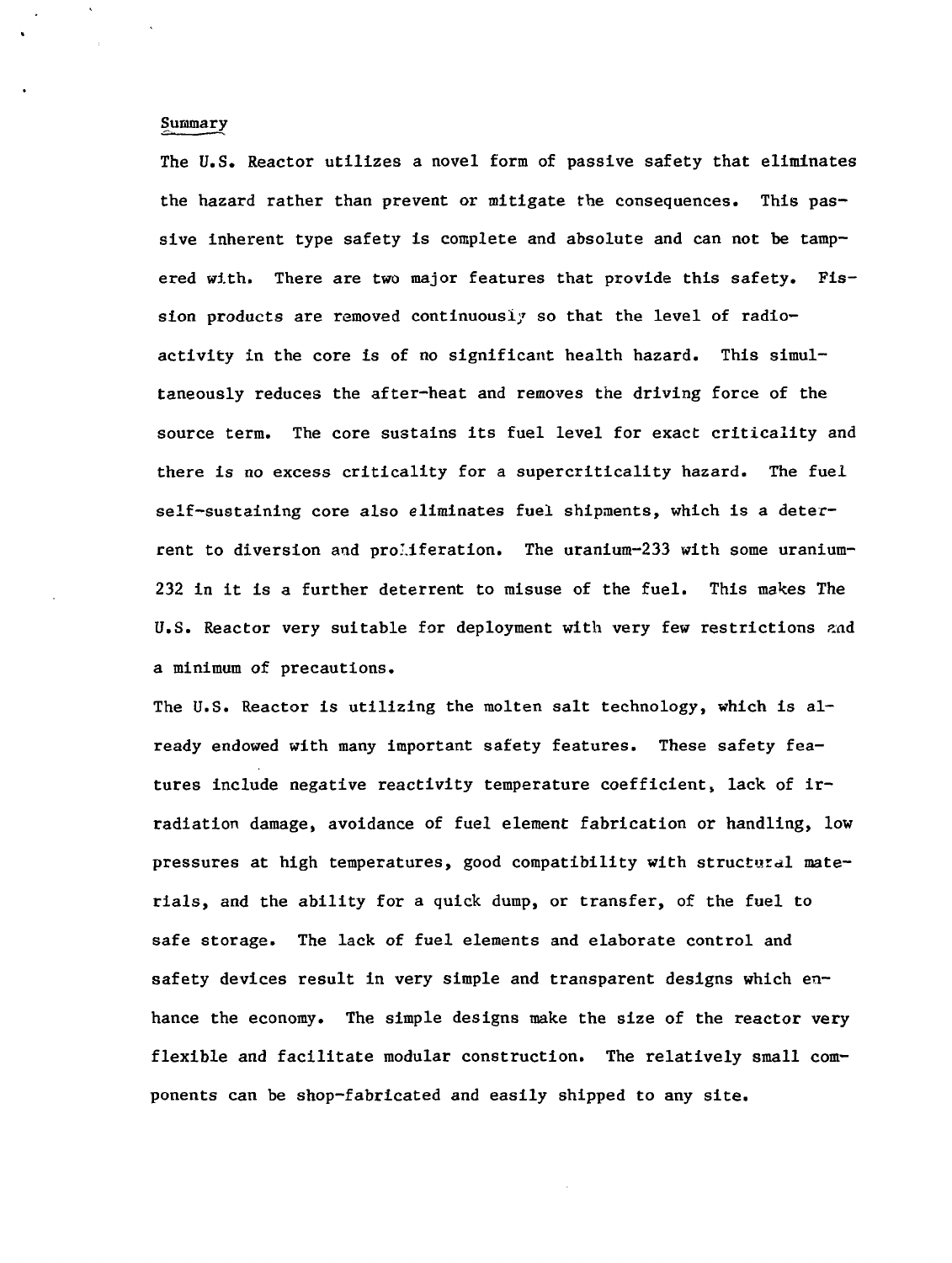The high degree of inherent passive and absolute safety eliminates the need for many safety components, features, and devices. For example, there is no safety requirement for a containment, or diverse and redundant heat removal systems and back-ups. The reduction in components means a reduction in cost and investment. The absence of safety requirements eliminates the need for elaborate assurance means during design and analysis, during construction and operation. The construction and operation can be similar to those of non-nuclear facilities, greatly reducing cost and averting any potential for costly delays. Once the principal of the inherent passive and absolute safety is proven and accepted, the licensing process should be greatly simplified and reduced. The easier to understand, simpler, and more transparent safety is expected to also greatly enhance public acceptance.

The U.S. Reactor combines a series of highly desirable characteristics and properties. The passive absolute safety can make it an economically very attractive and competitive power source. The U.S. Reactor is a viable option for future power generating stations. Acknowledgement REM

## References

 $\mathbf t$ 

- 1. A. M. Weinberg, I. Spiewak, J. N. Barkenbus, R. S. Livingston, and D. L. Phong, The Second Nuclear Era, Report 0RHZ/IEA-84-6(M), ORAU (March 1984).
- 2. R. Lester, M. J. Driscoll, M. W. Golay, D. 0. Lanning, and L. M. Lidsky, national Strategies fov Nuclear Power Reactor Development, Report MIT NP1-PA-002, MIT (in publication).
- 3. D. B. Trauger, J. D. White, Uri Gat, et al., Nuclear Power Options Validity Study (NPOVS), ORNL (in publication).<br>Vi<sup>26</sup>ility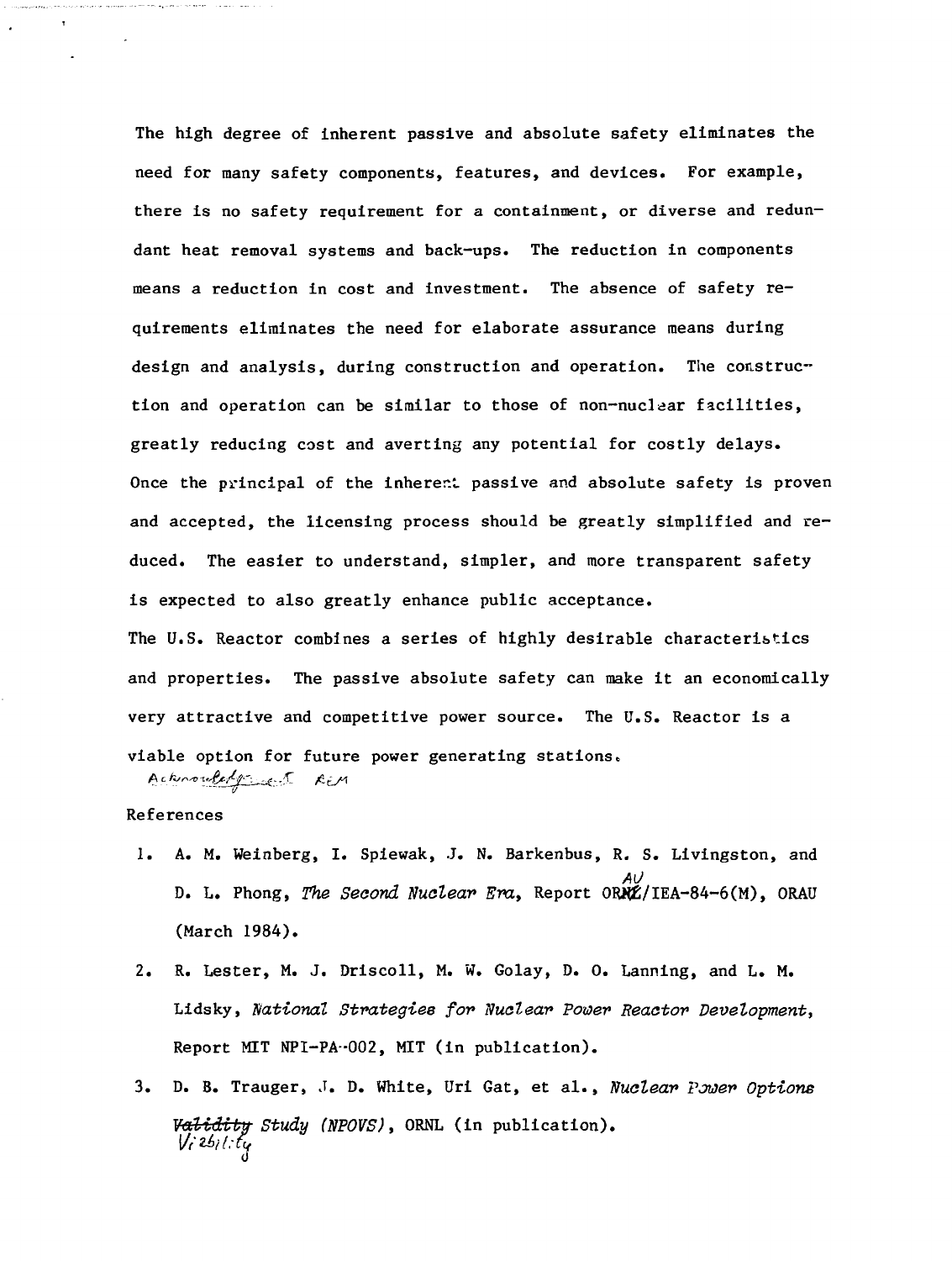- 4. Charles W. Forsberg, private communication, ORNL (1985).
- 5. Dusan Babala and Kare Hannerz, "Pressurized Water Reactor Inherent Core Protection by Primary System Thermohydraulics," Nucl. Sci. and Eng., Vol. 90, No. 4, August 1985.
- 6. C. W. Forsberg, "A Process Inherent Ultimate Safety Boiling-Water Reactor," Nuclear Safety, Vol. 26, No. 5, September-October 1985.
- 7. M. Taube and W. Hear, Reactor With Very Low Fission-Product Inventory, EIR-411 (July 1980).
- 8. J. A. Lane, H. G. MacPherson, and F. Maslan Eds., "Fluid Fuel Reactors," Addison-Wesley, 1958.
- 9. The Development and Statue of Molten Salt Breeder Reactors, ORNL-4812 (August 1972).
- 10. M. W. Rosenthal, P. R. Kasten, and R. B. Briggs, Molten-Salt Reactors — History, Status and Potential, Nuclear Applications and Technology, 8,107,1970.
- 11. H. G. MacPherson, "The Molten Salt Reactor Adventure," Nucl. Sci. and Eng., Vol. 90, No. 4, August 1985.
- 12. Uri Gat, "Cooling Concepts for a Compact M0SEL (Molten Salt) Reactor," Nucl. Eng. and Des., Vol. 5, No. 2, 1967.
- 13. R. C. Briant and A. M. Weinberg, "Molten Fluorides as Power Reactor Fuels," Nucl. Sci and Eng., Vol. 2, No. 8, 1957.
- 14. R. C. Robertson, MSRE Design and Operation Report, Part I, Description of Reactor Design, ORNL/TM-728 (January 1965).
- 15. P. R. Kasten, Uri Gat, S. Schulze Horn, and K. W. Vornhusen, "Design Concepts for the Core Structure of a MOSEL Reactor," Nucl. Stru. Eng. 2, 1965.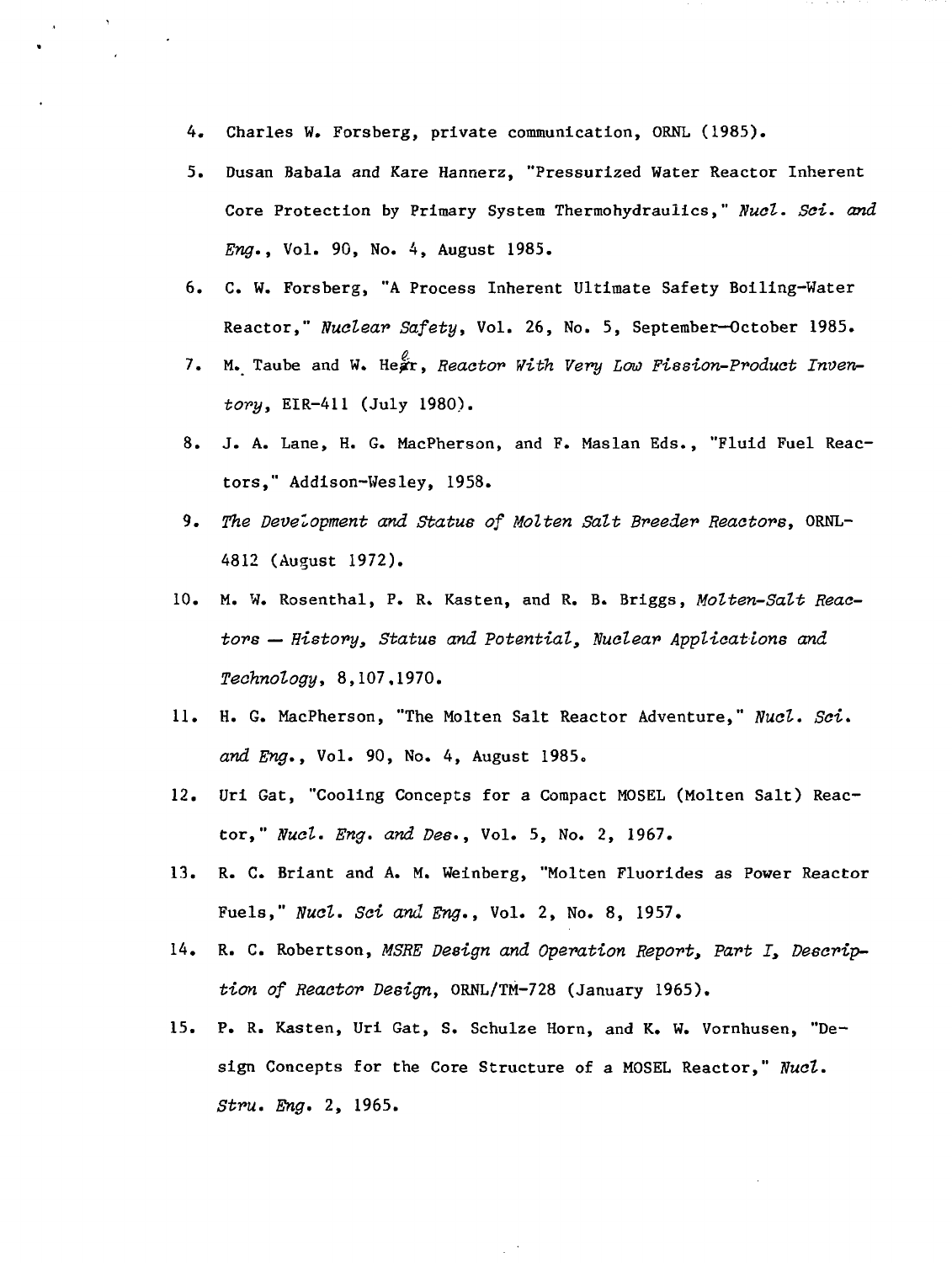- 16. M. Taube et al., "New Boiling Salt Fast Breeder Reactor Concepts," Nuel. Eng. and Dee., Vol. 5, No. 2, 1967.
- 17. R. W. Moir et al., Helium-Cooled Molten-Salt Fusion Breeder, UCID-- 20153, LLNL (December 1984).
- 18. K. Furukawa et al., "Molten Salt Breeder Reactor," Japanese Patent 57-48, 685/A/, March 20, 1982. (See also K. Furukawa in Proceedings of 7th Miami International Conference on Alternative Energy Sources, Dec.  $9\frac{11}{12}$ , 1985).
- 19. "Final Report on Study of Advanced Fission Power Reactor Development for the United States," Vol. I, Battelle Columbus Laboratories, OH, June 25, 1976.
- 20. J. H. Devan, private communication, ORNL, July 1985.
- 21. E. S. Bettis and R. C. Robertson, "The Design and performance Features of a Single-Fluid Molten-Salt Breeder Reactor," Nucl. Appl. and Tech., 8, 1970.
- 22. Sylvia R. Daugherty, "Designing The U.S. Reactor," unpublished internal report, August 1985.
- 23. Radiological Dose Evaluation Modular High-Temperature Gas-Cooled Reactor, Bechtel national, Inc., July 1984.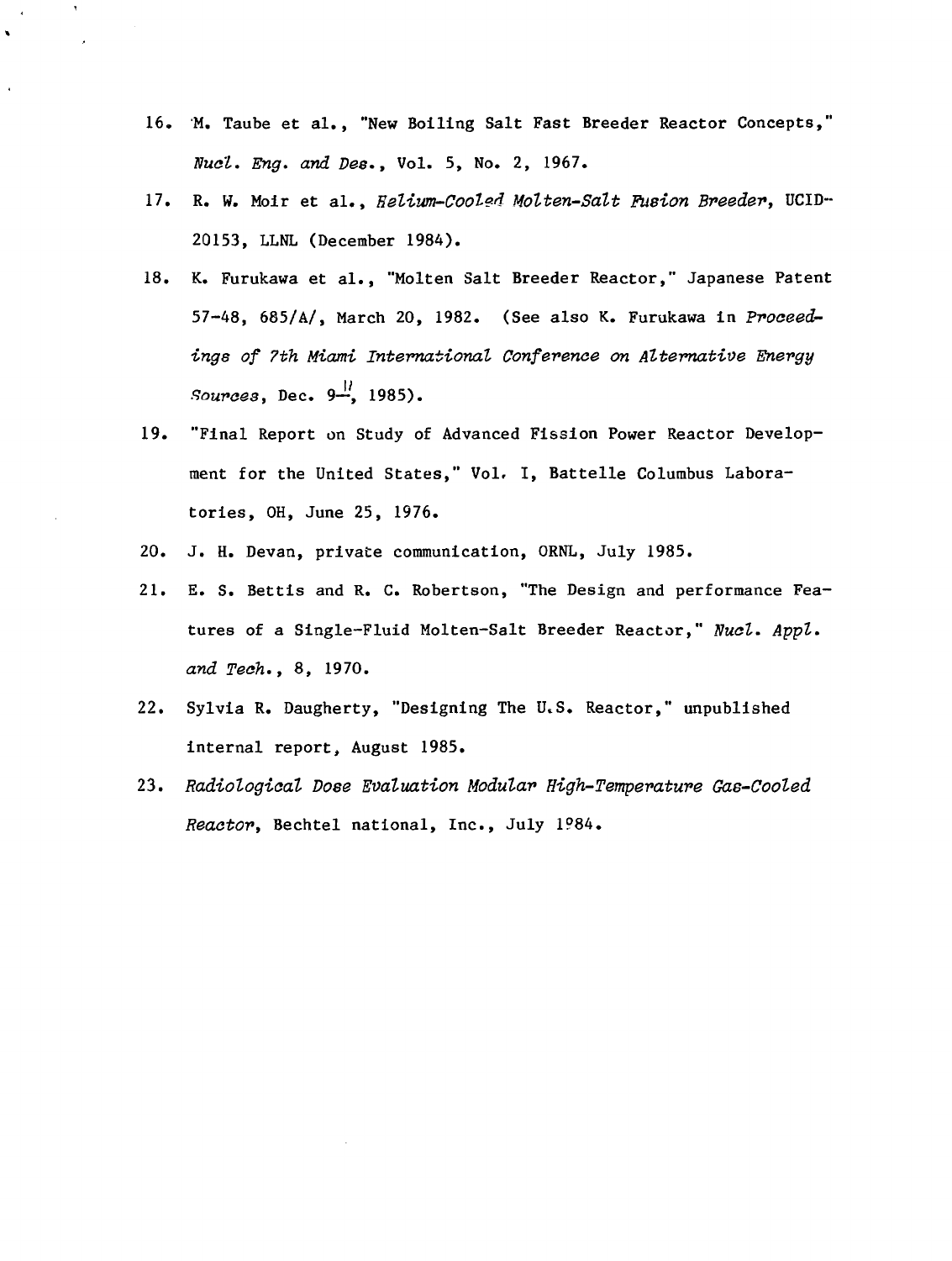# **UNION CARBIDE CORPORATION-NUCLEAR DIVISION**

**Y-12 ENGINEERING**